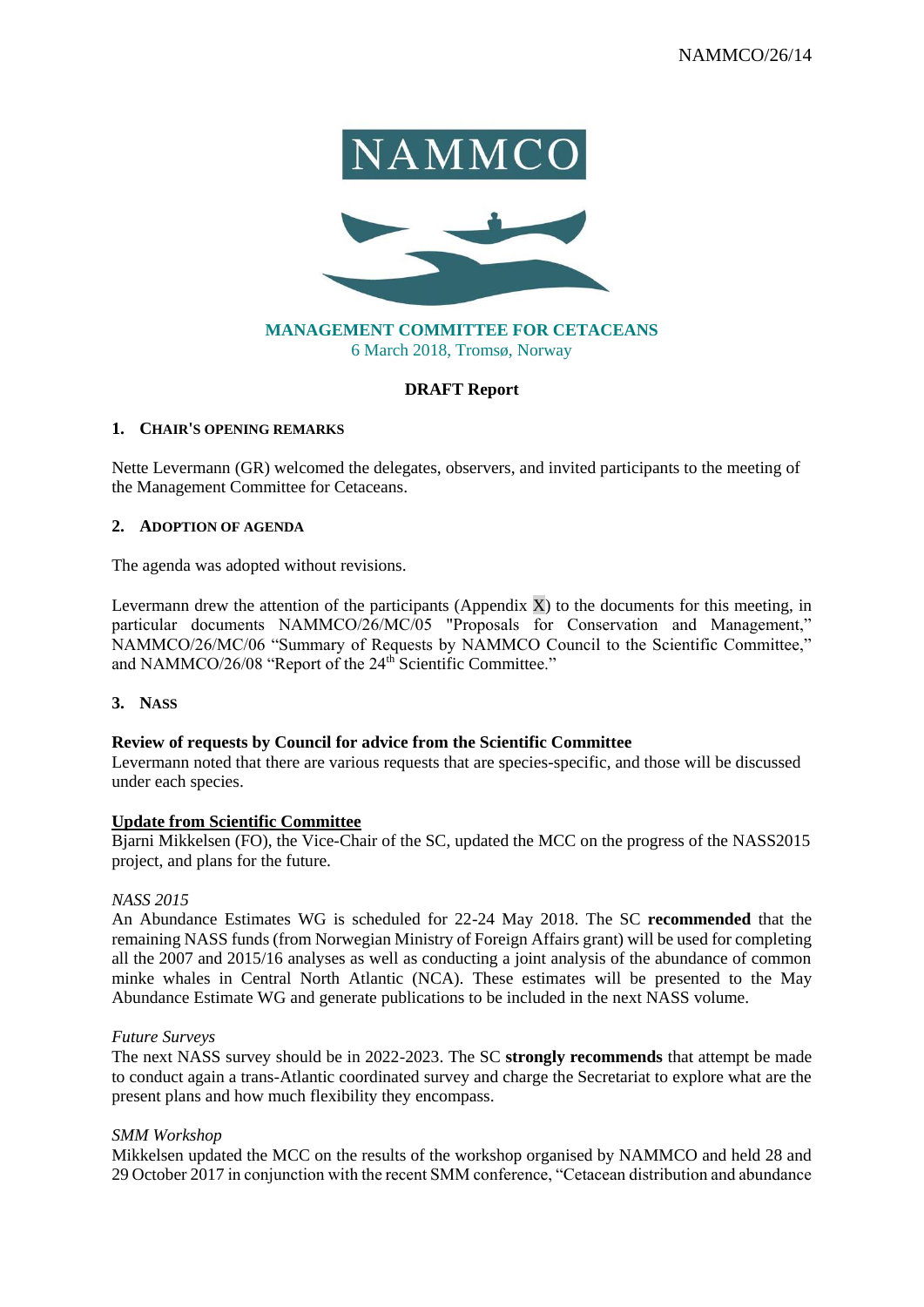in the North Atlantic". There were two main goals of the Workshop, with the second being the most relevant to this agenda item.

The workshop participants considered that a North Atlantic-wide modelling effort could be of value for a number of reasons. It could help in understanding the large-scale distribution of several species, and why those distributions change over time. It could also be useful in predicting future distribution based on predicted changes in the ocean environment. Habitat modelling may identify areas that are likely to have large numbers of animals but which have not been sampled adequately by surveys.

# *Comments and Discussion by the MCC*

Regarding the recommendations of the SC on the future NASS, Greenland asked if a budget has been discussed. Norway commented that there have been issues in the past regarding budgeting for the previous NASS and that it would be optimal to avoid such an issue with the next NASS. Iceland further commented that the budget cycles are now 5 years, and the next budget proposal for 2019-2023 have already been submitted to the government. The MCC stressed that the SC should be aware of this budget situation.

The Secretariat informed the MCC that it is quite early in the planning process and thus far the SC has not discussed any budget for the next NASS. Prewitt noted that the SC needs guidance on what year they should aim for, taking into account the budget situation.

The MCC **recommends** that the SC continue with the planning process with developing a proposed budget as the first priority, and that the timing of the survey will be discussed by NAMMCO once these budget estimates are presented.

The MCC noted the plans of the SC/AEWG to have these remaining abundance estimates presented to the AEWG meeting.

# MCC **endorsed**

- The previous **recommendation** (SC/23) that surveys should be repeated more frequently in areas where declines have been observed.
- The **recommendation** that attempt to get trans-Atlantic coverage for the next NASS. The MCC further noted that they would like to include Russia in this discussion.

The MCC awaits a proposed budget for the next NASS before it can endorse the recommendation for the timing of the next NASS.

# **4. CONSERVATION AND MANAGEMENT MEASURES FOR WHALE STOCKS**

- Review of requests by Council for advice from the Scientific Committee
- Report from the Scientific Committee
- Proposals for Conservation and Management
- Recommendations for Research
- Updates from Member Countries

# **4.1. Fin whale**

# **Review of requests by Council for advice from the Scientific Committee**

*R-1.7.12 (ongoing): Greenland requests the SC to give information on sustainable yield based on new abundance estimates expected from TNASS2015 for all large baleen whales in West Greenland waters*

# **Update from Scientific Committee**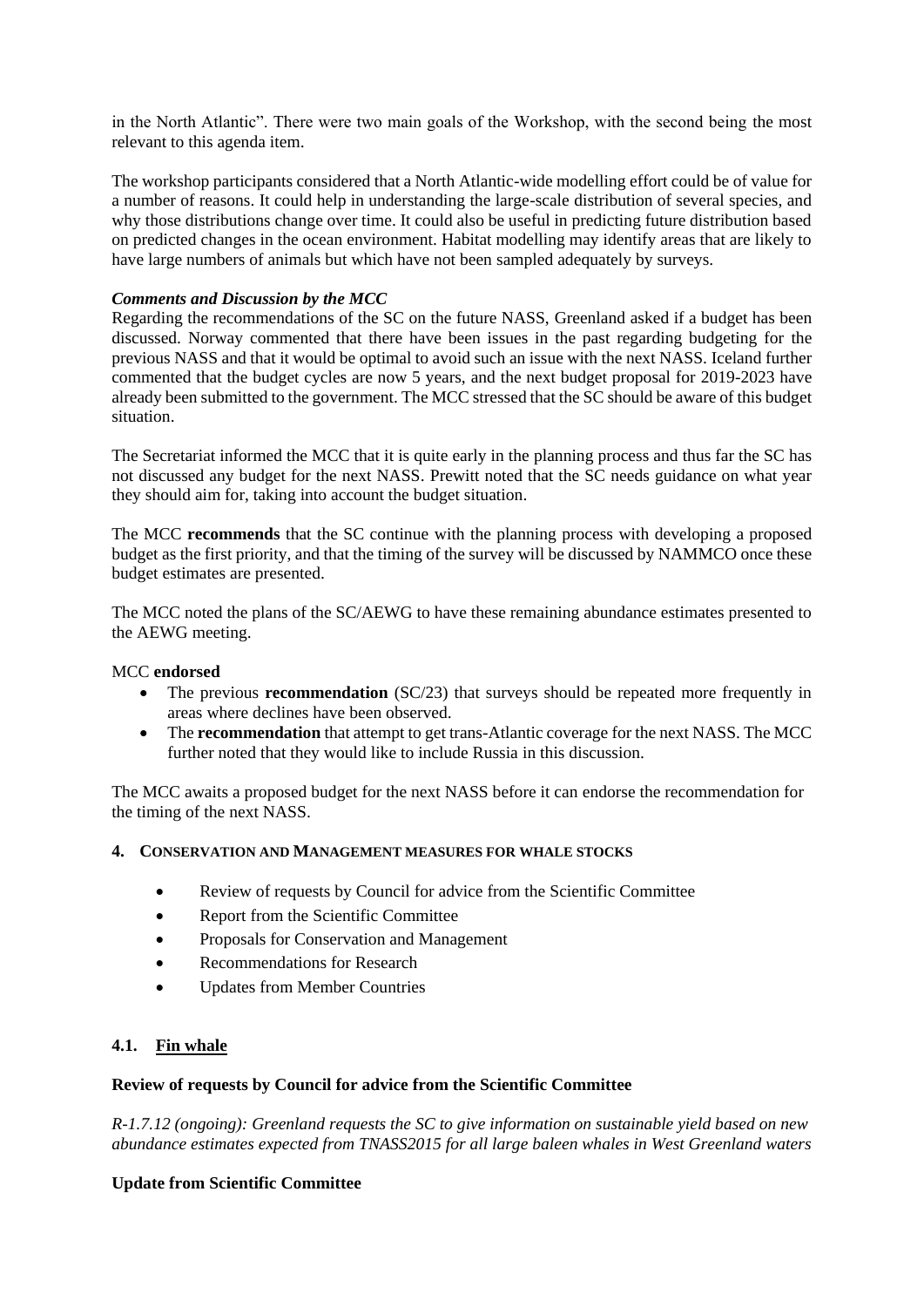Based on the advice from NAMMCO (endorsed at NAMMCO-25), MFRI gave this advice to the Ministry: *For the period 2018-2025, MFRI advises that annual catch of fin whales should be no more than 161 animals from the East-Greenland/West-Iceland management area (EG/WI) and 48 fin*  whales from the East-Iceland/Faroes management area (EI/G; https://www.hafogvatn.is/ static/extras/images/Langreydur174.pdf)

# **Updates from Member Countries**

Greenland informed the MCC that the quota from IWC is 19 fin whales, and 8 were caught in 2017. The hunting period is from 1 January to 31 December.

# *Comments and Discussion by the MCC*

The MCC noted the report of the SC.

# **4.2. Humpback whales**

# **Review of requests by Council for advice from the Scientific Committee**

*R-3.2.4-amended (ongoing): … to provide advice on future catch levels of humpback whales in West Greenland at different probability levels for a non-declining population evaluated over a 5-year period, similar to the procedure for the advice generated for beluga, narwhal and walrus. The advice should include the latest abundance estimate.*

# **Update from Scientific Committee**

# *Large Whale Assessment WG*

The Large Whale Assessment WG met in January 2017 and the humpback whale section of that report was discussed at the SC-24 meeting. The SC reiterates its **recommendation** that the SLAs that are developed in the IWC be used for advice for large whales in Greenland.

Abundance: The 2007 abundance was updated with a new analysis that included new diving data – **2,704** (CV=0.34). For the 2015 estimate, a fully corrected abundance estimate of 1,321 (CV=0.44, 95% CI: 578-3,022) whales in 2015 was adopted by the Abundance Estimation WG (SC/23/15). The IWC AWMP meeting in December 2016, however, and reviewed and adopted a fully corrected estimate of **1,008** (CV=0.38, 95% CI: 493-2,062), which is considered to be the best estimate because a very small sample sizes in some strata led to a higher variance in the old estimate.

The SC adopted both of these estimates and noted that an exchange of individuals between East and West Greenland may explain the difference in the estimates between 2007 and 2015 (a humpback whale that was tagged around Nuuk in 2017 moved to East Greenland during the summer).

# *Advice from the SC*

The SC **advises** that annual strikes of no more than 25 humpback whales off West Greenland are sustainable from 2019 to 2024.

# Future Research

The SC **recommends** that information be collected on possible movements of individuals between summering areas in the North Atlantic (e.g. satellite tagging, biopsies, photo-ID etc.).

# **Further updates from SC**

- During Barents Sea surveys, humpbacks were observed much further north than previous.
- Humpback whales continue to visit northern Norway... tagging results that show similar movement patterns compared to previous tagging studies in Iceland and Norway.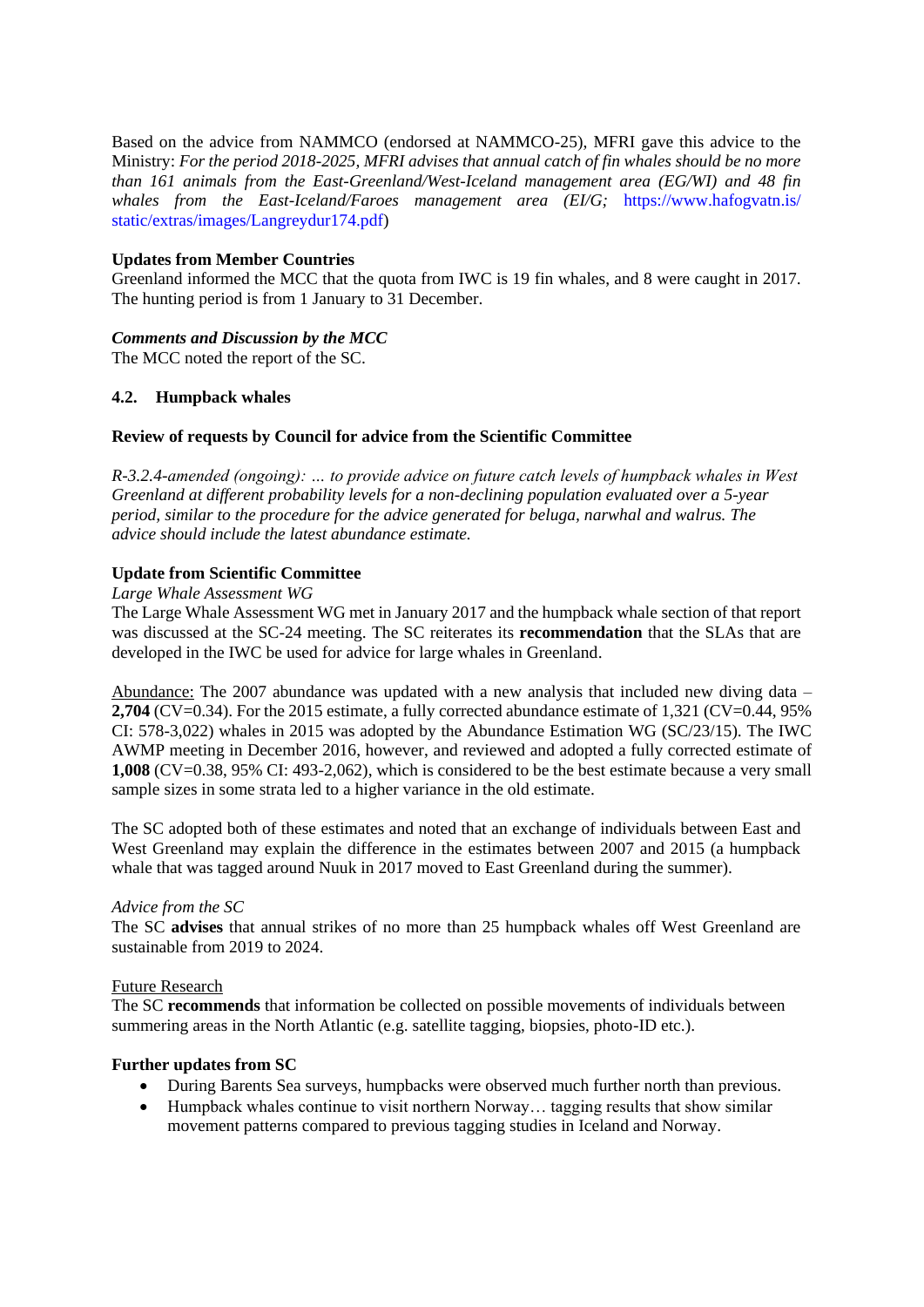- Iceland during capelin surveys, in 2015, 7,083 humpbacks and 4,923 fins were estimated to be present on the capelin grounds. Observations during the last 2 years have been similar but insufficient effort was obtained to produce estimates.
- A research project on the relationship between capelin and humpback whales is planned for the autumn of 2018 in Icelandic and East Greenlandic waters involving satellite tracking, biopsy sampling and photo-identification.
- GINR is satellite tagging and collecting biopsies from humpback whales in Nuuk fjord in west Greenland, and also in east Greenland. (see above)
- Regarding photo-ID studies, the SC encourages researchers to work on collaborative efforts, especially between the NAMMCO countries, but also with organisations outside of NAMMCO…photo-ID databases are more valuable for looking at broad-scale movements when they cover large areas of the North Atlantic.

# **Updates from Member Countries**

Greenland reported that there was a quota from IWC was for 10, and 2 were caught in 2017. The hunting period from 1 January to 31 December

# *Comments and discussion by the MCC*

The MCC noted that as a matter of principle NAMMCO does not base management objectives on "Needs Statements." NAMMCO does not recognise the concept of "aboriginal subsistence whaling" and does not categorise the use of resources based on the people using the resources. The advice in NAMMCO is based on science and sustainable use. Therefore, this management advice from the SC to use the SLA does not follow the principles of NAMMCO and therefore the MCC considers this request as not answered. The MCC **reiterates request R-3.2.4** from 2016, and further draws the attention of the SC back to the comments by the MCs made in 2016, both at the joint meeting of the MCs (point 5.4) and at the meeting of the MCC (point 5.2). Furthermore, while this issue has arisen for humpback whales, the MCC noted that it applies to advice given for all large whales.

Mikkelsen noted that there are other modelling options aside from the SLA (RMP, Bayesian modelling, etc.) that could be used to answer this request.

The MCC noted the new abundance estimate in West Greenland and the report of the SC. The MCC also **endorsed** the **recommendation** for research on possible movements of individuals between summering areas in the North Atlantic (e.g. satellite tagging, biopsies, photo-ID etc.).

# **4.3. Common minke whales**

# **Review of requests by Council for advice from the Scientific Committee**

*R-1.7.12 (ongoing): Greenland requests the SC to give information on sustainable yield based on new abundance estimates expected from TNASS2015 for all large baleen whales in West Greenland waters* 

Greenland requested an explanation from the SC on why this request has not been answered and noted that this request is a priority. This request should be dealt with by a LWAWG meeting, and is not on our work plan for the next few years. FAC should discuss this issue at their next meeting in November.

# **Update from Scientific Committee**

The SC reviewed the advice given by the LWAWG, which was endorsed by NAMMCO-25. The SC has endorsed the **recommendations** of the WG for work to be done at the next meeting, which includes testing of a management variant that includes catches in the CM area.

There have been many sightings during the recent survey conducted in the Barents Sea, which suggests a more easterly distribution of common minke whales. Unfortunately, permission for the survey to be extended into the southeastern Barents Sea was not granted by Russia.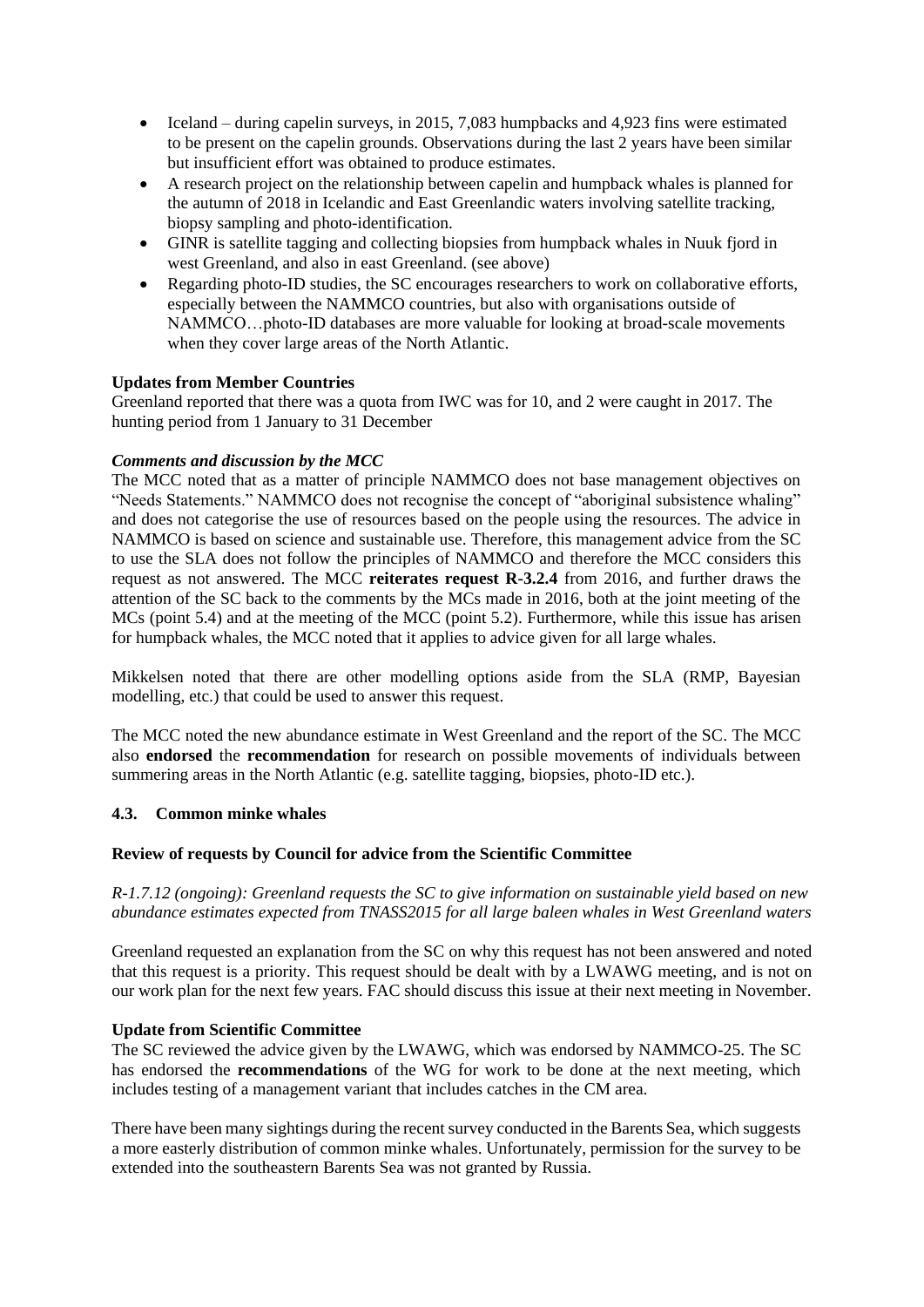Three common minke whales were satellite tagged in summer 2017 in West Greenland. Genetics samples have been/are being collected from the hunts in Norway and Greenland.

#### **Updates from Member Countries**

Greenland informed the MCC that the quotas from the IWC are 164 common minke whales in West Greenland, and 12 common minke whales in East Greenland. In 2017, 133 common minke whales were caught in West Greenland, including 4 struck and lost. In East Greenland, 10 were caught in 2017, including 1 struck and lost. There were 30 approved whaling boats with harpoon guns and about 400 smaller boats active in whaling in 2017. One infraction of national legislation was reported, however the issue was dismissed by the police after an investigation.

The Government of Greenland is working on revising the executive order on hunting of large whales, but it is unclear when this will be adopted. The goal of the revision is to change the start of the hunting season of common minke whales so that it takes into account the wish of the hunters to start in mid-March and end 14 December. The current IWC schedule includes a season that is 9 months is total season, however Greenland wishes to adjust this to account for changes in distribution due to climate change.

Norway informed the MCC that the 2017 quota was 999 animals, with a hunting season from 1 April – 15 September. Eleven vessels participated, with 432 animals caught, including 1 struck and lost.

Iceland informed that 2 vessels were active in 2017, and 17 animals were caught.

#### *Comments and discussion by the MCC*

The MCC noted the report of the SC and updates from member countries.

#### **4.4. Beluga**

#### **Review of requests by Council for advice from the Scientific Committee**

*R-3.4.9 (ongoing): …effects of human disturbance, including noise and shipping activities, on the distribution, behaviour and conservation status of belugas and narwhals, particularly in West Greenland* 

*R-3.4.11 (standing): update the assessment of both narwhal and beluga* 

*R-3.4.14 (ongoing): The Council requests the SC to examine the data existing on beluga in East Greenland (sightings, strandings, by-catch and catch) and examine how this material can be used in an assessment process and advice on how this data can be improved.*

The SC responded to R-3.4.11 last year  $(SC/23)$  that it was not possible because of lack of information, and there is no new information this year (SC/24).

#### **Update from Scientific Committee**

The NAMMCO-JCNB JWG was held in Copenhagen, Denmark, during 8-11 March 2017. The JWG discussed the life history parameters used in the modelling, stock structure, and hunt removals in Greenland and Canada.

#### *Recommendations*

The JWG **recommended** genetic analysis for stock identity of the summer takes in Greenland.

The JWG reiterated its past **recommendation** that more accurate, and recent, struck and lost data is needed. Struck and lost is likely different for hunting method, season, etc., and the JWG recognizes that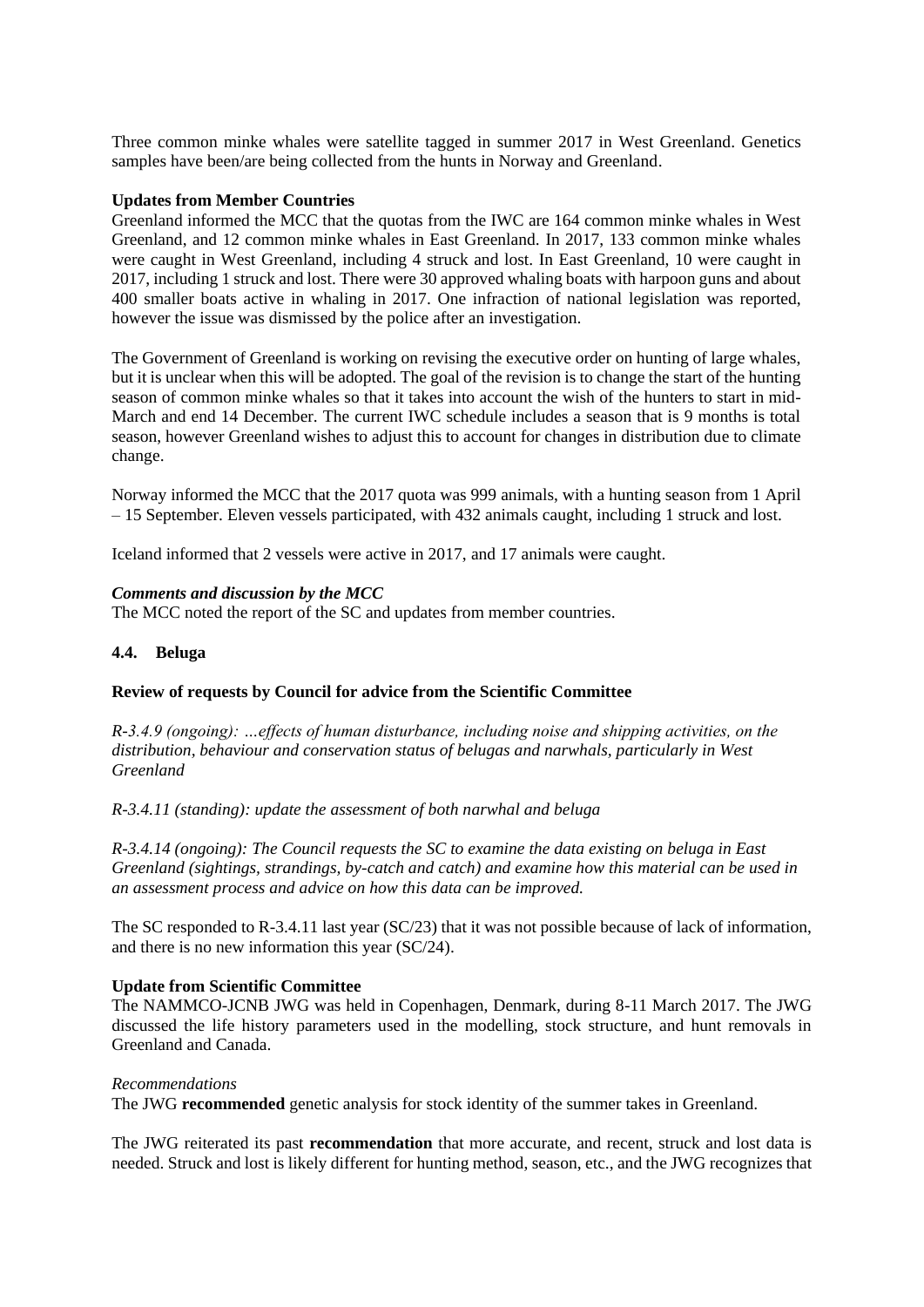it is difficult to collect data on loss rates. However, knowing struck and lost rates is more important in areas where the quotas are small, and these hunts could be prioritised for data collection.

# *Advice from the SC*

#### Assessment and Advice- West Greenland

An updated assessment for West Greenland beluga (a component of the Eastern High Arctic-Baffin Bay stock) with new catch data and the new priors as agreed by the JWG. The model estimated a decline from 21,180 individuals in 1970 to a minimum of 8,470 in 2004, and it projects an increase to an expected 11,610 individuals in 2023 (assuming post 2016 catches of 225). These results are similar to those of the last assessment, and the JWG agreed to re-iterate the previous advice (**320/year during 2015-2020**), which remains valid until 2021.

## Reiteration of Past Advice

The SC reiterates the previous advice from 2005 and 2012 about seasonal closures. The following seasonal closures are recommended:

- Northern (Uummannaq, Upernavik and Qaanaaq): June through August
- Central (Disko Bay): June through October
- Southern (South of Kangaatsiaq): May through October.
- For the area south of 65°N, it is recommended that no harvesting of beluga be allowed at any time.

The function of these closures is to protect the few belugas that may remain from historical summer aggregations in Greenland, and to allow for the possibility of reestablishment of the aggregations. The SC noted that the quotas given by the Government of Greenland included catches in these areas.

#### **Updates from Member Countries**

In Greenland, the 2018 quota of 340 follows scientific **recommendations**, except for the advice on seasonal limitation, which Greenland has chosen not to follow. In 2017 the catches were 196 from a quota of 340.

Greenland noted that they will need advice on a new technical quota for the Qaanaaq area starting from 2019. The scheduled meeting of the NAMMCO-JCNB JWG in 2019 will not meet in time to provide this advice. Greenland commented that they will look into this issue.

Greenland has not implemented the recommended seasonal closures because it sees it as not sufficient to use seasonal closures to rebuild a stock that is not there, because of other non-hunting activities found in the areas, including fisheries activities.

#### *Comments and discussion by the MCC*

The MCC noted the report of the SC and **endorsed** the catch advice for West Greenland and genetic analysis for stock identity of the takes in West Greenland. The **recommendation** for seasonal closures was not endorsed.

# **4.5. Narwhal**

# **Review of requests by Council for advice from the Scientific Committee**

*R-3.4.9 (ongoing): provide advice on the effects of human disturbance, including noise and shipping activities, on the distribution, behaviour and conservation status of belugas, particularly in West Greenland; narwhal added at NAMMCO 23* 

*R-3.4.11 (standing): update the assessment of both narwhal and beluga*

• Updates below

# **Update from the SC**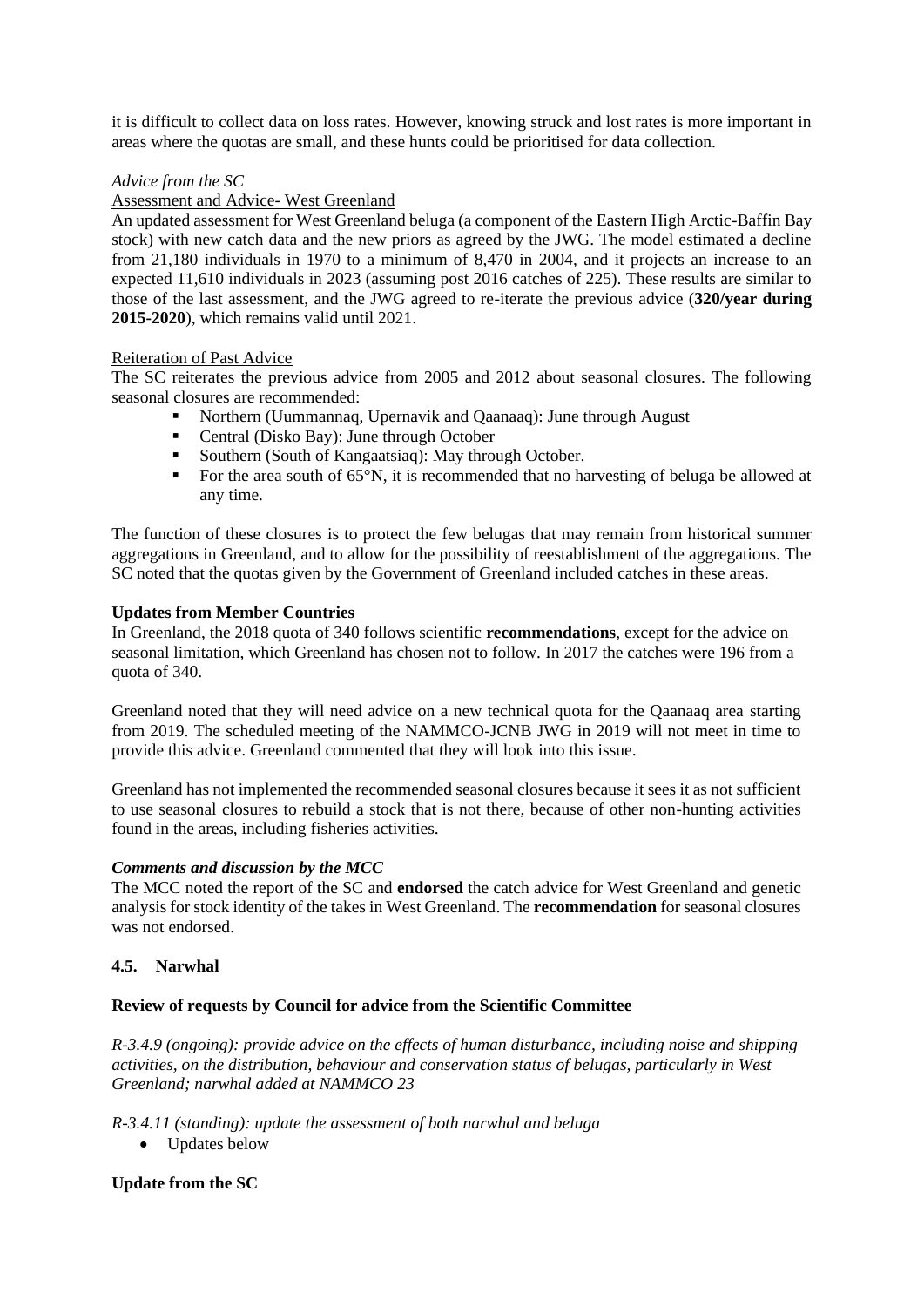The NAMMCO-JCNB JWG was held in Copenhagen, Denmark, during 8-11 March 2017. The JWG discussed the life history parameters used in the modelling, stock structure, and hunt removals in Greenland and Canada.

Regarding R-3.4.9, the SC commented on habitat concerns for narwhals, including disturbance issues. Studies of the short-term effects of seismic exploration on narwhals in Scoresby Sound were conducted in 2017, after the JWG met, but before the SC. Narwhals are considered particularly susceptible to disturbance and are one of the least studied cetaceans when it comes to effects of anthropogenic activities. This aim of this study was to assess the short-term effects of sound from airgun pulses on narwhals in a closed fjord system in East Greenland to provide an empirical basis for regulation of activities linked to seismic exploration in areas with narwhals. The results will be presented to SC-25 in November 2018.

Further discussions of habitat concerns are presented in the GROM report, and also outlined in the Environmental Issues section of the report of the MCJ.

#### *Norway*

An aerial survey north of Svalbard from the Russian border westward estimated over 800 narwhals occupying this area (Vacquié-Garcia et al 2017). Many narwhals were observed 200 km deep into marginal ice zone, over deep Arctic Ocean, and there are possibly many narwhals in this area. The narwhals are perhaps foraging in the deep scattering layer. Additionally, passive acoustic monitors located at 79°N detect narwhals year-round. This information suggests that narwhal may be present in a continuum from east Greenland to Franz Josef Land.

#### *Canada*

A meeting is planned for spring 2018 to discuss stock identity issues around the Eclipse Sound and Admiralty Inlet stocks. Satellite tracking has indicated more movement between these areas than was previously believed. These are shared stocks between Canada and Greenland

# *East Greenland*

An aerial survey was conducted in summer 2017 in Scoresby Sound. The full results are not yet available, but the preliminary data indicates the same pattern of distribution and sightings as seen in 2016. A survey of the Northeast Water (NEW) polynya was conducted in April for the polynya area (between 79-82°N), and another survey in August/September covered both coastal and offshore areas (70-82°N). There were only 2 observations of single narwhals during the April survey but large numbers of narwhals were seen in the fjords of northeast Greenland in the August survey. These results are preliminary and will be presented at the next SC meeting.

#### **Advice from the SC for East Greenland**

The JWG agreed to recognise the hunting areas in East Greenland, Tasiilaq, Kangerlussuaq and Ittoqqortormiit, as three separate management areas. Maintaining these areas as three stocks is a more precautionary approach and hence is more likely to avoid local depletion.

Based on the assessment, the SC agreed that catches should be reduced to less than 10 narwhals in both Ittoqqortormiit and Kangerlussuaq. In addition, the advice for the southern hunting areas applies only to Kangerlussuaq fjord. The JWG recommended that no catches are taken south of 68°N.

This advice should be updated with new abundance estimates from surveys in 2017. The information that we have on abundance indicates that the harvest may be causing a population decline. This decline was confirmed by the model estimates, independent of the aerial survey results, lending more evidence of a real decline.

The SC recognises that these recommendations include a considerable reduction in catch advice for the communities in east Greenland, however, declines in abundance necessitate these reductions.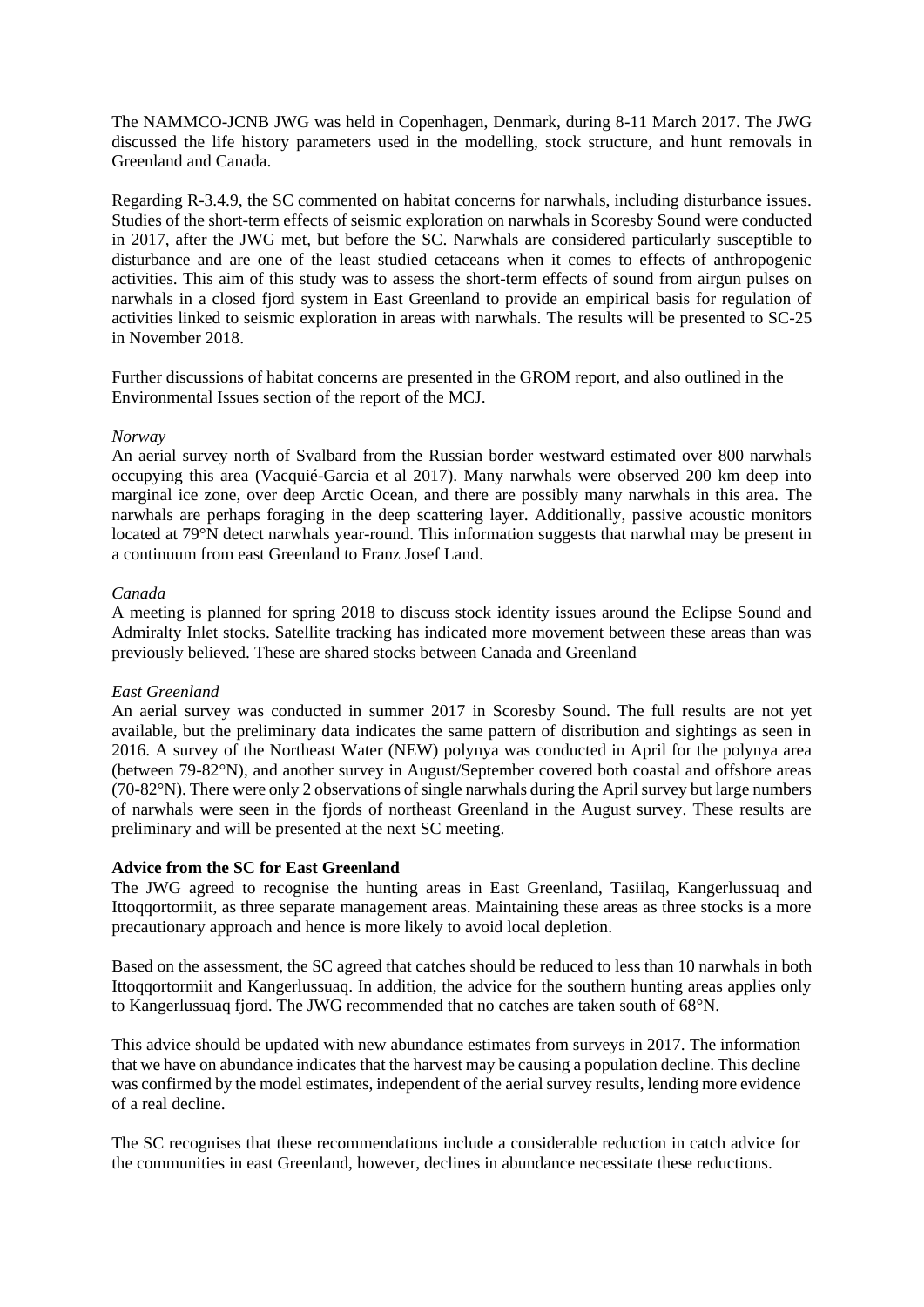# **Updates from Member Countries**

Catches in West Greenland are 328 and 91 in East Greenland. Quotas are based on NAMMCO SC advice from 2015, 424 in West Greenland and 66 in East Greenland. The catch numbers include struck and lost without specifying the actual numbers of S/L.

Greenland informed the MCC that the Executive Order regulating narwhals and beluga may be revised in 2018, due to possible changes in management units in East Greenland.

# *Comments and discussion by the MCC*

The MCC noted the report of the SC.

The MCC requested that the SC provide a description of the criteria that are used for defining the management units before they can endorse the advice of splitting the management units into 3, the catch advice for Ittoqqortormiit, Tasiilaq and Kangerlussuaq, and the advice for no catches south of 68°N, due to the severe effects the regulations can have on the local communities.

# **Global Review of Monodontids**

Prewitt presented an overview of the Global Review of Monodontids meeting that was held in March 2017.

Greenland commented that as the report is very long, it would be valuable to have an executive summary for this meeting. Prewitt agreed to make this summary and forward it to all parties.

# **4.6. Sei whales**

# **Review of requests by Council for advice from the Scientific Committee**

*R-1.7.12 (ongoing): Greenland requests the SC to give information on sustainable yield based on new abundance estimates expected from TNASS2015 for all large baleen whales in West Greenland waters* 

*R-3.5.3 amended (ongoing): assess the status of sei whales in West Greenland waters and the Central North Atlantic and provide minimum estimates of sustainable yield*

# **Update from the SC**

Mikkelsen updated the MCC that data from 2007 and 2015 surveys will be explored to assess whether a minimum abundance estimate can be calculated. More information will be discussed at the AEWG meeting in spring 2018.

# **Updates from Member Countries**

There were no updates.

*Comments and discussion by the MCC* The MCC noted the report.

# **4.7. Northern bottlenose whales**

# **Update from the SC**

Mikkelsen updated the MCC that a new abundance estimate of bottlenose whales from the Faroese component of the 2007 T-NASS survey that was analysed together with data on deep diving species from the SCANS-II and CODA surveys: 19,539 (95% C.I. 9921-38,482; CV 0.36) animals.

In Norway there has been some satellite tagging in the North Atlantic, and the SC awaits the published paper.

# **Updates from Member Countries**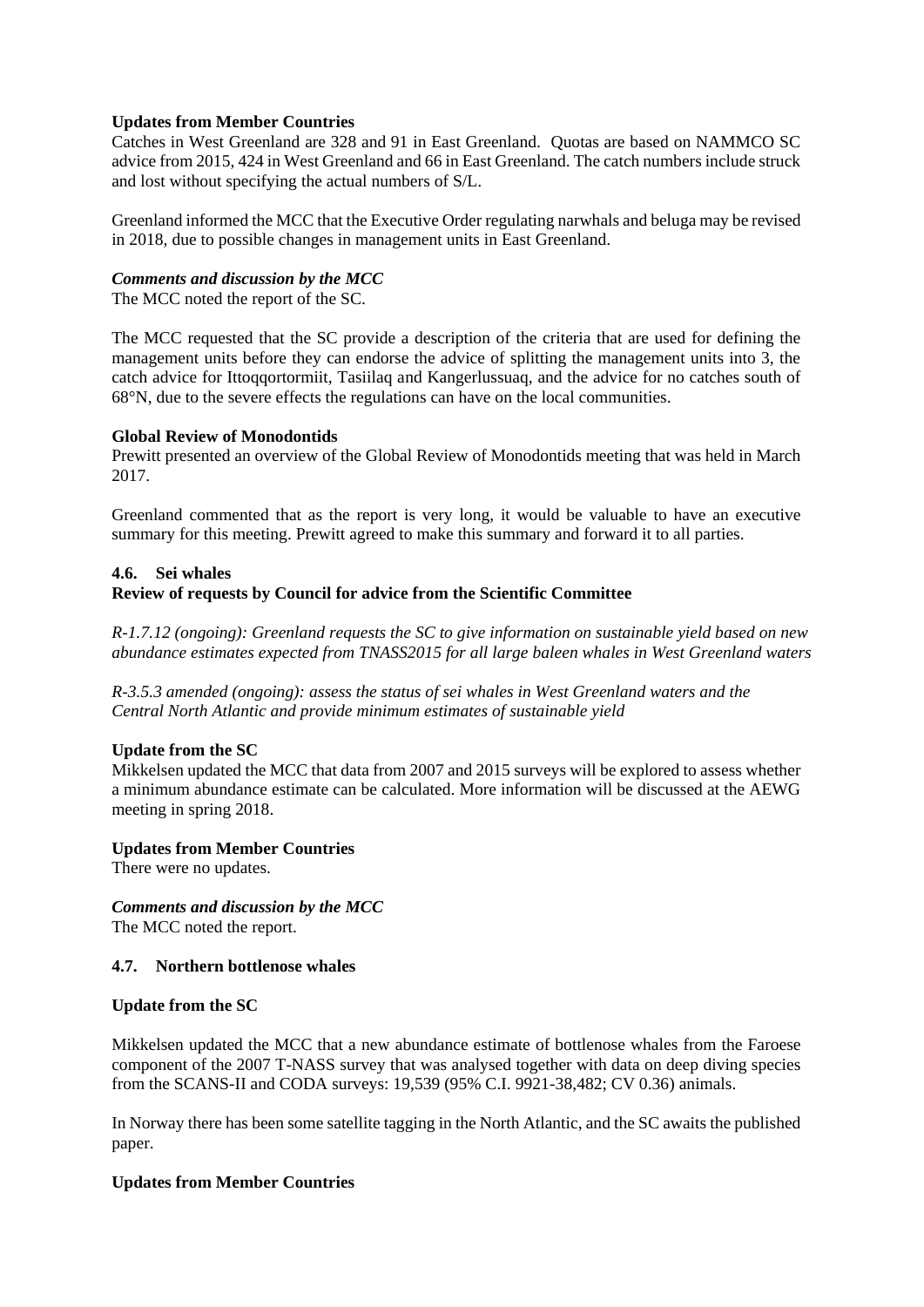No new information was presented.

# *Comments and discussion by the MCC*

The MCC noted the report.

#### **4.8. Killer whales**

# **Review of requests by Council for advice from the Scientific Committee**

*R-3.7.2 (ongoing): review the knowledge on the abundance, stock structure, migration and feeding ecology of killer whales in the North Atlantic, and to provide advice on research needs to improve this knowledge. Priority should be given to killer whales in the West Greenland – Eastern Canada area.*

# **Update from the SC**

The SC **reiterated** its previous concerns regarding the hunt in east Greenland which is unregulated, and from a species with no abundance estimate from this area and unknown stock identity. There is little information available to be able to provide advice on a sustainable removal level.

The SC discussed that it may be difficult to fully validate the catch statistics, however it may be possible to re-create the previous catch histories based on independent observations, for example by contacting scientists that were in Tasiilaq, etc. when these catches occurred.

The last review of killer whales in the North Atlantic was in 1987.

#### *Recommendation from SC*

The SC recommends that NAMMCO contract a scientist to prepare a working document for the next SC meeting which reviews all available information and current research activities on abundance, stock structure, and movements of killer whales in the North Atlantic.

# **Updates from Member Countries**

The Executive order in Greenland on small cetaceans is still pending.

# *Comments and discussion by the MCC*

The MCC noted the report and **endorsed** the **recommendation** for a review paper covering all available information and current research on killer whales in the North Atlantic.

# **4.9. Long-finned pilot whales**

# **Review of requests by Council for advice from the Scientific Committee**

*R-1.7.11 (ongoing): develop estimates of abundance and trends as soon as possible* 

*R-3.8.6 (ongoing): complete a full assessment of pilot whales in the North Atlantic and provide advice on the sustainability of catches...with particular emphasis on the Faroese area and East and West Greenland. In the short term...provide a general indication of the level of abundance of pilot whales required to sustain an annual catch equivalent to the annual average of the Faroese catch in the years since 1997* 

The SC noted that the second part (provide a general indication….) of R-3.8.6 has been completed.

# **Update from the SC**

# *Faroe Islands*

A new abundance estimate of pilot whales from the NASS 2015 survey has been completed, and that has been integrated in a trend analysis of pilot whales in North Atlantic, including all sightings surveys since 1987 and partly also the CODA/SCANS surveys. The new estimate is on level with the largest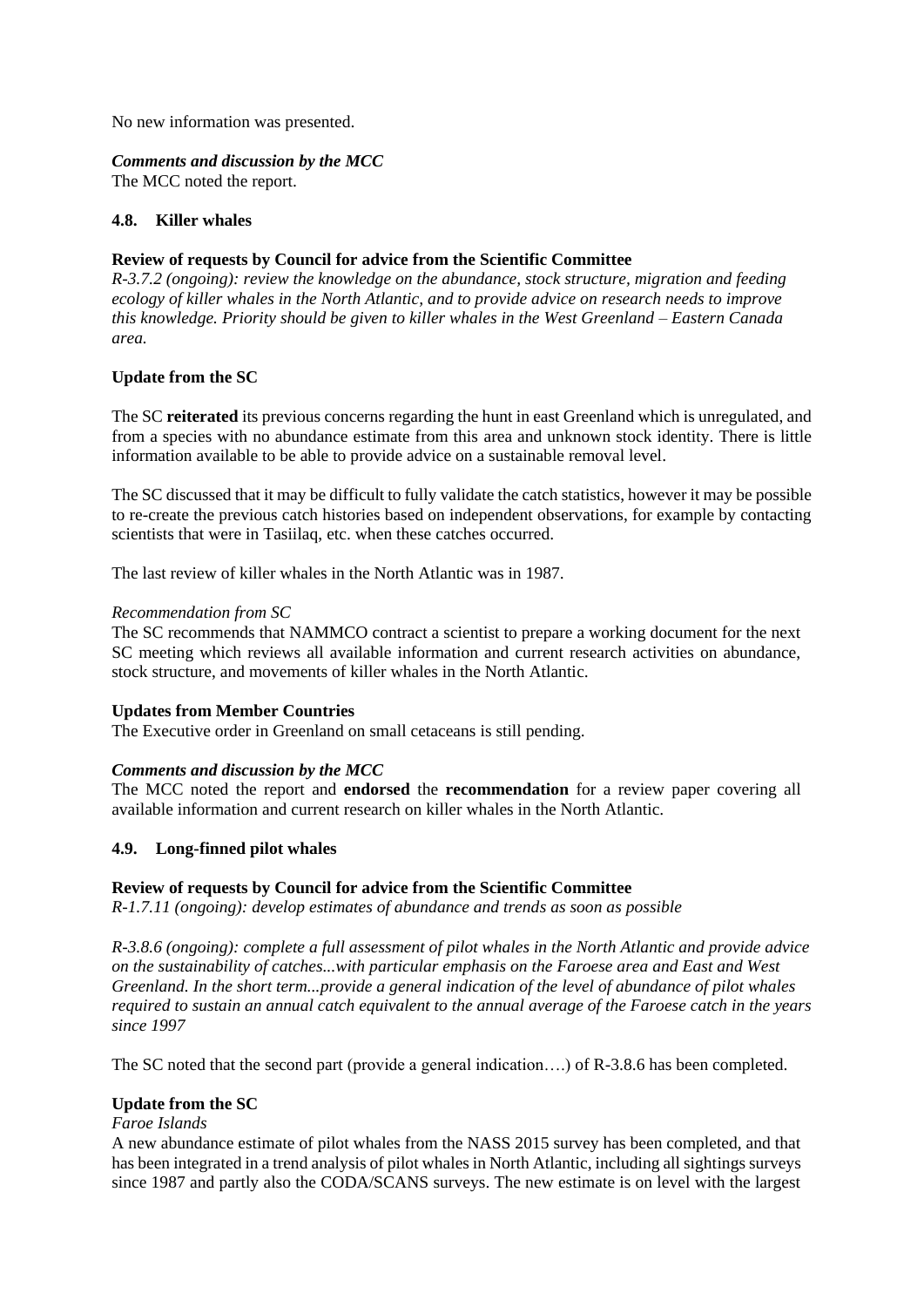estimate from previous surveys, and no trend was detectable in the estimated abundance of the pilot whale stock over the 28-year period. A manuscript has been submitted for the NAMMCO scientific publication series. The estimate will be presented to the Abundance Estimates WG in May.

Samples are being collected to investigate age, diet and life history parameters, and analysis is ongoing. The results will be presented at the planned PWWG.

Satellite tagging is planned, but has not been possible yet. The local sheriff in each of 6 whaling districts oversees the drives and makes the decision on whether a pod should be taken by the hunters or made available for tagging. The SC **recommended** that the satellite tagging be given a higher priority. The SC further suggested that the Ministry could set up a rotation system so any individual community is not affected by "losing" their whales multiple times.

#### *Greenland*

Increasing catches of pilot whales have been reported since 2009 in southeast Greenland, probably due to a reduction of summer sea ice making the animals more accessible to hunters.

#### *Pilot Whale Working Group*

The SC **recommended** that a Pilot Whale working group meeting be held in 2019. The TORs for this meeting would be:

- *full assessment of pilot whales in the North Atlantic*
- *provide advice on the sustainability of catches...with particular emphasis on the Faroese area and East and West Greenland.*

#### **Updates from Member Countries**

The Faroe Islands informed the MCC that in 2017 the catch was 1,203 pilot whales.

#### *Comments and discussion by the MCC*

The MCC noted the report from SC and **endorsed** the **recommendation** to give satellite tagging a higher priority in the Faroe Islands.

At NAMMCO-25, the MCC endorsed the **recommendation** for a PWWG in 2019, however at this meeting it was decided to postpone the PWWG meeting until 2020.

#### **4.10. White-beaked, white-sided and bottlenose dolphins**

#### **Review of requests by Council for advice from the Scientific Committee**

*R-3.9.6 (ongoing): assessments of dolphin species*

#### **Update from the SC**

#### *Faroe Islands*

After 2006 only a few catches of white-sided dolphins have been taken, but in 2017 catches have been higher again. Not much is known about the abundance of white-sided dolphins in North Atlantic, and therefore there is some concern over taking species where little information is known. The plan is to generate an abundance estimate from the NASS2015 survey.

#### *Greenland*

Increasing catches of white-beaked dolphins have been reported since 2009 in southeast Greenland, probably due to a reduction of summer sea ice making the animals more accessible to hunters. GINR has collected stomach contents samples to investigate feeding ecology.

# **Updates from Member Countries**

No updates were provided to the meeting.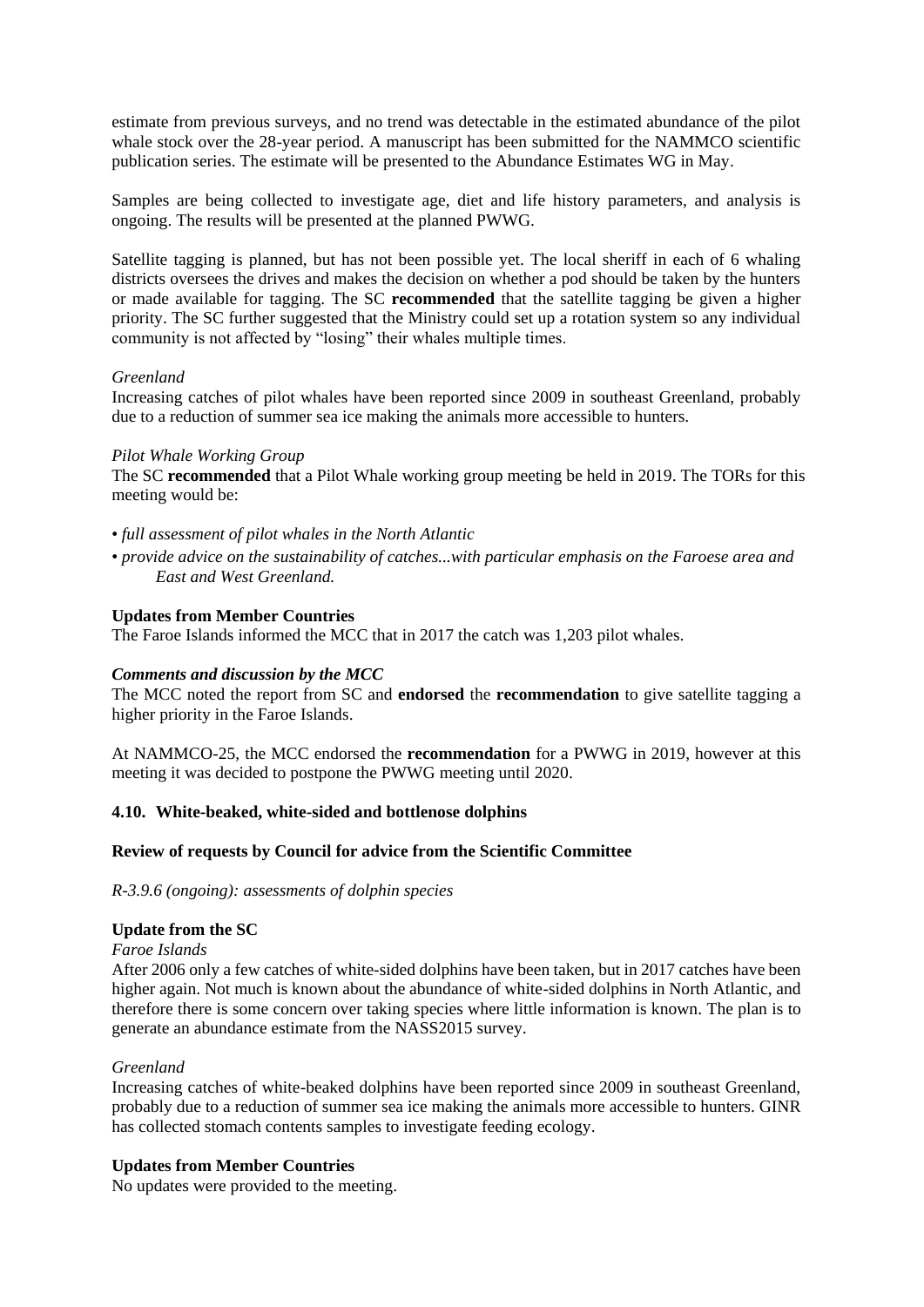#### *Comments and discussion by the MCC* The MCC noted the report of the SC.

# **4.11. Harbour porpoise**

# **Review of requests by Council for advice from the Scientific Committee**

*R-3.10.1 (ongoing): comprehensive assessment of the species throughout its range*

#### **Update from the SC**

*Norway* 

During 2016 and 2017, 133 by-caught harbour porpoises were collected by IMR for biological sampling. The overall goal of the study is to investigate the role of HP in the coastal ecosystem. The samples so far have been analysed for stomach contents, stable isotopes, fatty acids, and life-history parameters (including age at maturity and reproductive rates). Additional analyses will include genetics to investigate stock identity, pollutants, and health assessments. Finally, a food-web model is being developed for the Vestfjord area close to Lofoten to study the role of HP in this area.

An abundance estimate is now available from the SCANS-III survey which was extended from 62 to include Vestfjorden, an area of large by-catches. The estimate was 25,000 between Stadt and Vestfjorden. Preliminary investigations using this new abundance estimate suggest that by-catches are within PBR.

The sightings of harbour porpoises in the southern parts of the survey area were more offshore than in the previous survey conducted in 2013.

In addition to the SCANS-III survey, experimental surveys were conducted in the fjords in northern Norway. In Verangerfjord there were many sightings of harbour porpoises, whereas in Porsangerfjord there were lower densities, suggesting that harbour porpoise numbers are quite variable between fjords.

The aerial survey north of Stadt did not cover some of the largest fjords, however when some large fjords, such as Trondheimsfjord was covered, there were not many harbour porpoises. This suggests that large fjords may not be as important to harbour porpoises as the general coastal regions.

#### *Iceland*

Samples are being collected from by-caught animals by fishermen. 150 samples were collected in 2017, and 20 in 2016. This is an ongoing study for a genetics mark-recapture analysis.

# *Faroe Islands*

It is legal to harvest harbour porpoises, but the numbers appear to be very low. Catch reporting is required to the sheriff, and the sheriff should thereafter report to the Ministry. The SC **recommended** that if harbour porpoises are taken, scientific samples should be collected.

# *Greenland*

Previous satellite tagging has been presented to the SC. Results from an ongoing genetics study looking into stock structure may be available next year. The SC encouraged these results to be included in larger analysis, and Greenland reported that they can collect more samples each year.

A PhD study on distribution and dive patterns, primarily based on the tagging, is expected in 2018.

#### *General*

As stock structure is an important question in the North Atlantic, the SC encouraged a combined analysis genetics, and encouraged NAMMCO countries to provide samples.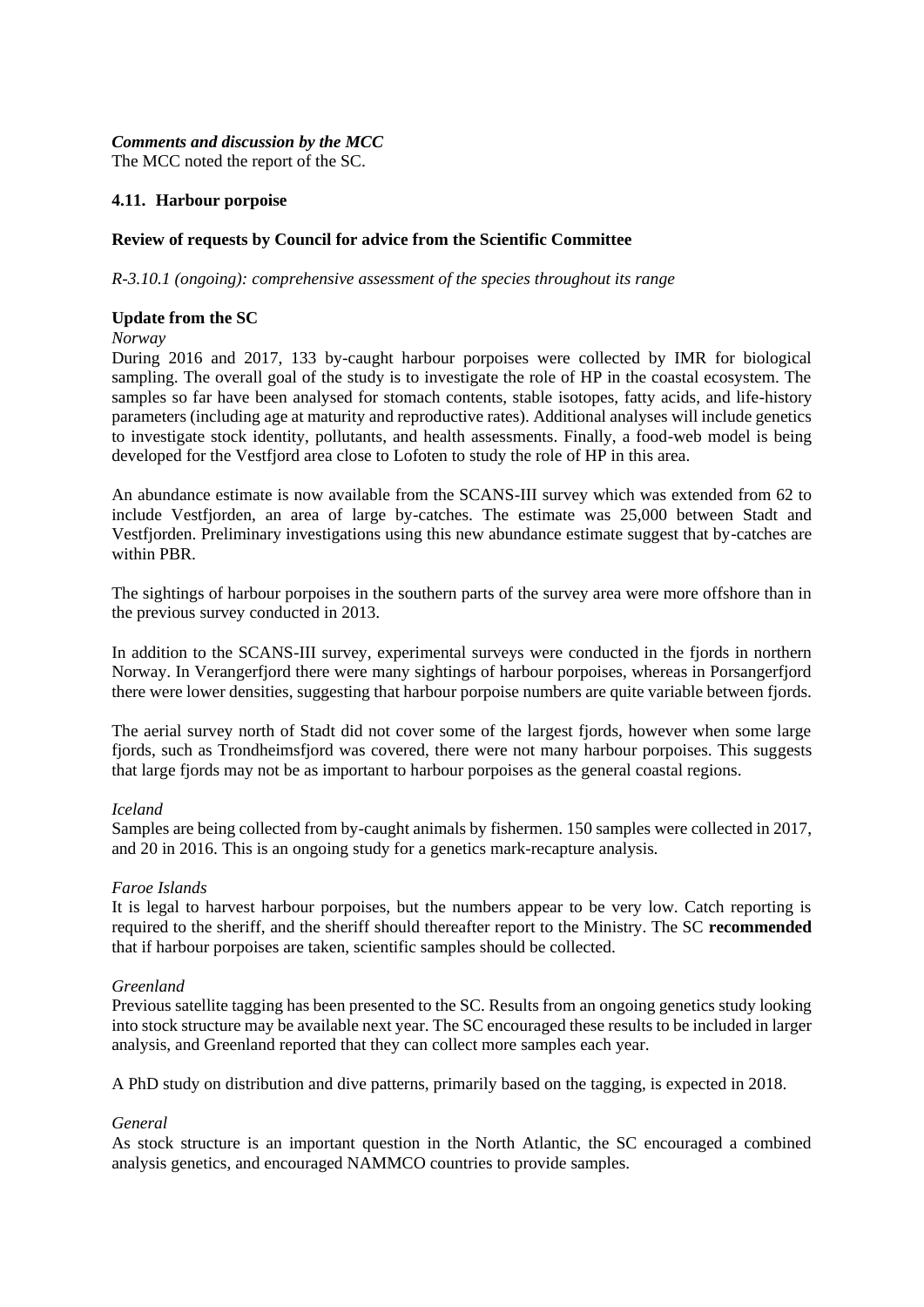# *Harbour Porpoise Working Group*

At NAMMCO-25, Council endorsed a **recommendation** for a HPWG meeting in 2018. The SC **recommended** that the HPWG be postponed until 2019 in order to ensure that the results from ongoing analyses are completed in time to be presented to the WG.

# *Comments and discussion by the MCC*

The MCC noted the report of the SC.

#### The MCC **endorsed** the **recommendations** for

- catches to be validated, if possible, including assessing whether by-catches are included in the catch statistics
- scientific samples should be taken from harbour porpoises caught in the Faroe Islands.
- a combined genetics analysis, with samples from all NAMMCO countries

It was also decided to further postpone the HPWG to 2020.

#### **Updates from Member Countries**

Greenland informed the MCC that there are no quota regulations on small cetaceans in Greenland. A draft on executive order still pending.

#### **4.12. Sperm whale**

#### **Update from the SC**

*Norway* 

There were no sightings in the survey in the Barents Sea. Satellite tagging continues off Svalbard.

#### *Faroe Islands/Iceland*

There were multiple sightings during NASS2015, and it will be investigated whether it is possible to calculate an abundance estimate, in cooperation with Iceland. Sperm whales are a large component of the ecosystem in terms of biomass, and the SC **recommends** that an abundance estimate is calculated.

#### *Comments and discussion by the MCC*

The MCC noted the report of the SC and endorsed the **recommendation** that an abundance estimate is calculated (if possible).

#### **4.13. Bowhead whale**

*R-1.7.12 (ongoing): Greenland requests the SC to give information on sustainable yield based on new abundance estimates expected from TNASS2015 for all large baleen whales in West Greenland waters* 

The SC recommended that R-1.7.12 be removed for bowhead whales because this does not apply to this species. Greenland had questions regarding this suggestion and will consult with the scientists at the GINR. Until then, this request should remain applicable for bowhead whales.

#### **Update from the SC**

#### *Norway*

Collaborative fieldwork with NPI, GINR and Russian colleagues on satellite tagging and biopsying bowhead whales in the Fram Strait May-June 2017. Tracking results so far show that the animals have spread out in the whole distributional area for this stock from south along the east coast of Greenland and into Franz Josef Land, Russia.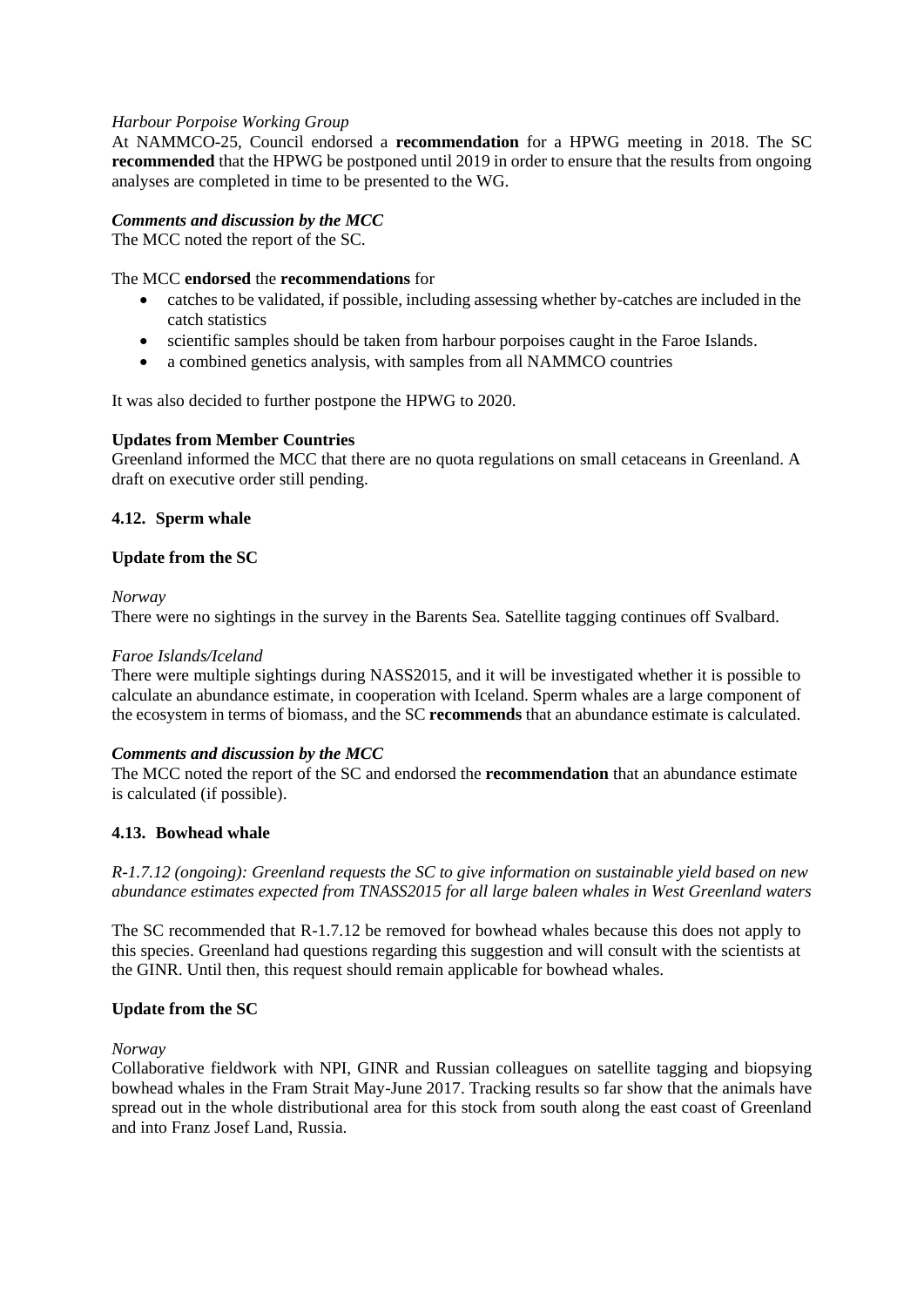There were many open water sightings in the Barents Sea around 79°N 56°E including several groups of bowhead whales.

#### *Greenland*

During the winter and August survey of the NEW polynya there were many sightings of bowhead whales. No estimate is available yet, but these may be presented next year. Tagging efforts in Disko Bay are ongoing.

#### *Canada*

Biopsy samples and photographs using drones were collected from bowhead whales in Cumberland Sound as part of developing genetic mark-recapture and photo-id catalogues to study abundance and life history characteristics.

#### **Updates from Member Countries and Observers**

Greenland informed the MCC that in both 2017 and 2018 the is quota 2/year, however there were no catches in 2017. The hunting period 1 April to 31 December. Two dead bowhead whales were found floating in East Greenland. Canada asked if the cause of death for the dead floating was determined, an investigation was conducted, however Greenland informed that the exact cause could not be fully determined.

Canada informed the MCC that there is a small Inuit subsistence harvest of EC-WG bowhead whales in Canada. This fishery is subject to the provisions of the Nunavut Agreement (NA), the Nunavik Inuit Land Claims Agreement (NILCA), the *Fisheries Act* and its supporting regulations.

In the eastern Canadian Arctic, the combined maximum take is seven (7) EC-WG bowhead whales per year. Of these, five (5) are allocated within Nunavut and two (2) in northern Québec (Nunavik).

Fisheries and Oceans Canada (DFO) issues a Marine Mammal Fishing License for each subsistence harvest that has been approved by the appropriate Regional Wildlife Organization. The DFO Marine Mammal Fishing Licence authorizes individual Hunt Captains "…to hunt and land one, or strike two bowhead whales whichever occurs first." The primary killing device is the penthrite grenade. Unused strikes cannot be carried over between years.

DFO also provides annual summaries to the Scientific Sub-Committee of the International Whaling Commission (IWC).

For the most recent 3 years (2015-2017), a combined total of seventeen (17) bowhead hunts were approved. Of these, only five (5) hunts were conducted and four (4) bowheads were successfully landed.

NTI informed the MCC that the high costs associated with conducting the bowhead hunts are one of the main reasons why there have not been many hunts.

#### *Comments and discussion by the MCC*

The MCC noted the report of the SC.

# **4.14. Blue Whale**

#### **Update from the SC**

*Norway* 

Four blue whales were biopsied off Svalbard in 2017 in an ongoing study. Although no blue whales were seen off the shelf break where they would be expected, during the August survey many were seen north of Svalbard. There have been 4 summer surveys, and Norway is preparing an analysis of the presence of blue whales in relation to relevant prey species in the upper 100-150 m.